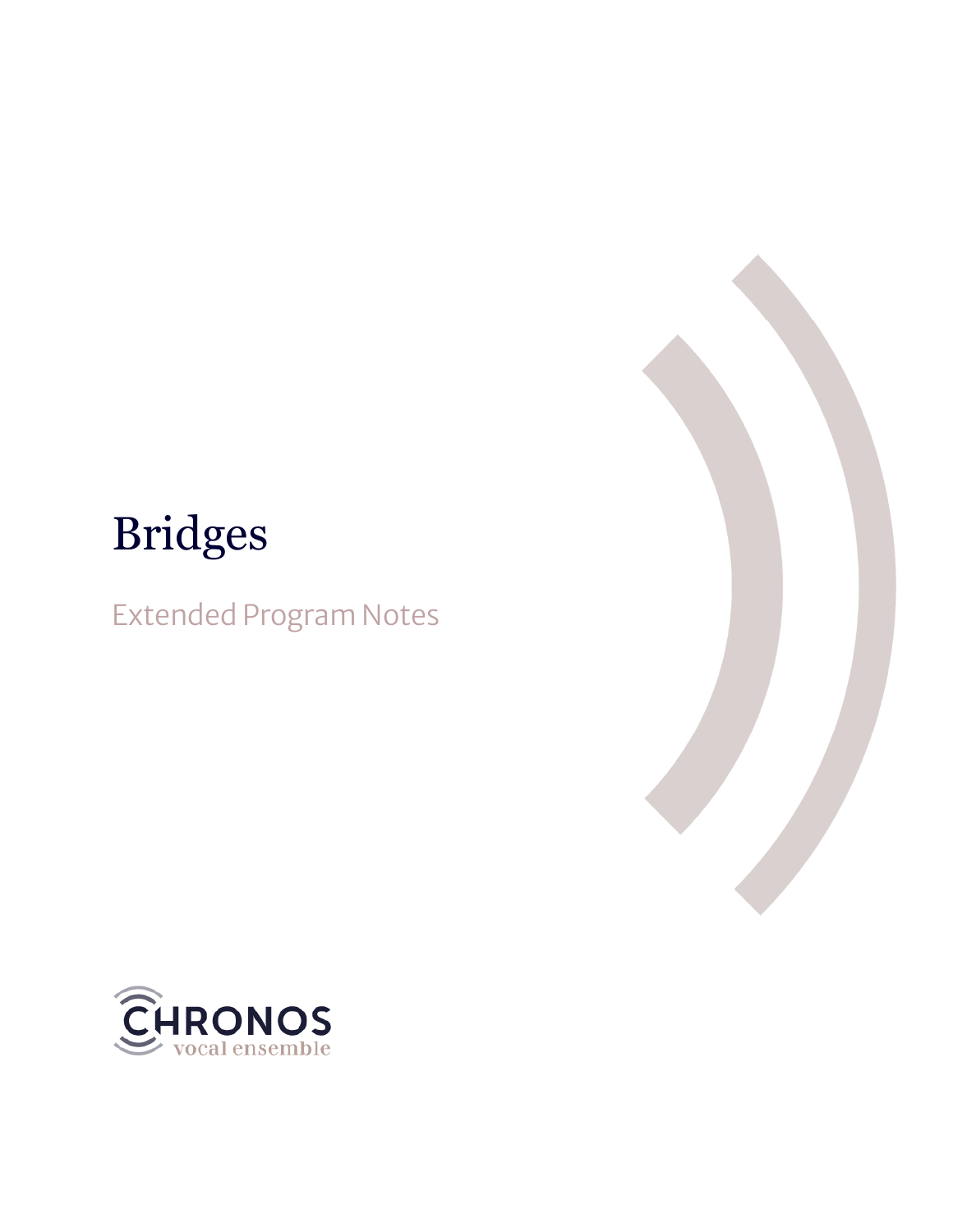# Bridges Extended Program Notes

May 1st, 2022

# *Otche Nash - Roman Hurko*

From the composer's website:

In the tradition of the Slavic Eastern Orthodox and Byzantine Catholic Churches, composer Roman Hurko's works of sacred choral music are original settings of The Divine Liturgy of St. John Chrysostom, as well as Vespers and the Panachyda Requiem. Mr. Hurko's work is faithful to these profound and centuries old Byzantine rite texts. The directness and simplicity of his byzantine rite sacred music gives prominence to the prayers.

#### *Compassio - David Archer*

#### From the score:

compassio = compassion

Compassio is a choral prelude. It expresses that small acts of kindness and partnership can add up to something big. The Latin word "compassio" is exploded and then reassembled with joy, hope, and a bit of playfulness. This music reminds me that well-meaning words need to be paired with action.-David Archer

"Most good things have already been said far too many times and just need to be lived."-Shane Claiborne

# Note from the composer:

"It's funny how your perception of your own work changes over time. I think this piece is adaptable to many different types of concerts. This was originally written to pair with Pärt's Passio and Lang's The Little Match Girl Passion. Two works with very heavy subject matter.

...So, "to suffer with" seemed like the perfect word to use given the context. The other two pieces use a lot of text, whereas Compassio only reflects on "compassion", asking, "What does it mean for you to suffer with someone?" One idea I tried to infuse in the music is that suffering with another person can bring its own kind of joy. Carrying one another's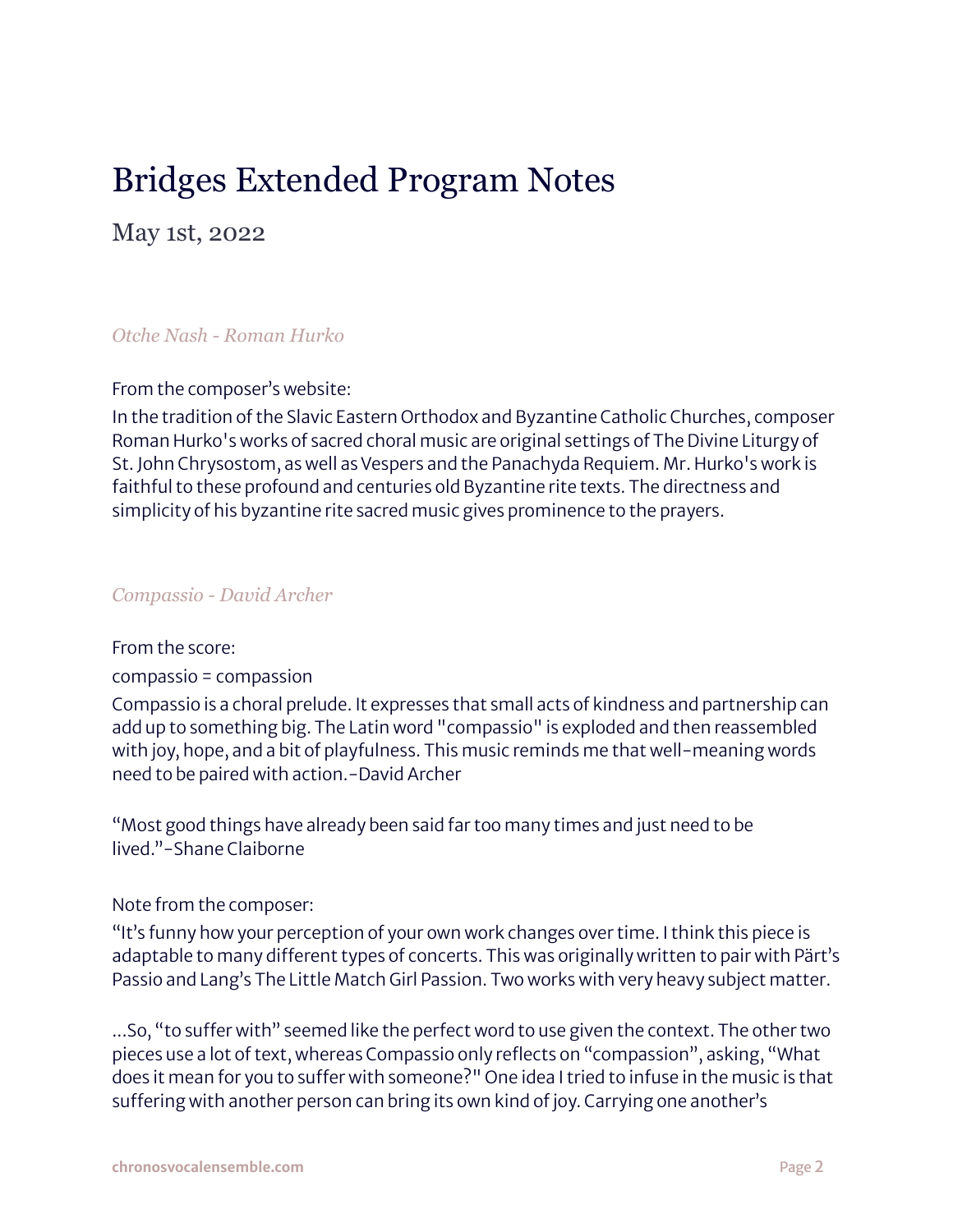burdens, that sort of thing. You'll notice I included a quote from Shane Claiborne in the score, as his work for the poor communicates an example of serving one anotherin joy and compassion. There are these playful moments in the middle of the piece where the parts imitate each other, broken, but eventually uniting."

# *Deux/Two Solitudes - Marie-Claire Saindon*

#### Note from the composer:

"Deux/Two Solitudes" came out of a desire to express the miscommunication between two isolated communities of the same nation. The tension between the French- and Anglo-Canadians is complex and would take much too long to unravel in one single work of art. However, in this conflict, as it is in many others, it is clear that beneath all of the frustration, there is the desire to be understood, and to understand the other. This desire is what we present to you through this piece.

« Deux/Two Solitudes » est né d'une volonté d'explorer le malentendu entre deux communautés isolées d'une même nation. La discorde est complexe entre francophones et anglophones au Canada, et prendrait beaucoup de temps à se faire dénouer en une seule œuvre musicale. Pourtant, dans ce conflit comme dans bien d'autres,force est de constater que derrière toute la frustration, il y a le désir d'être compris et de comprendre autrui. Nous vous présentons donc ce souhait avec cette pièce musicale."

# **Christine ML Lee (poet)**

Based out of Tiotia:ke/Mooniyang/Montreal, Christine ML Lee is a composer, playwright and poet interested in the intersection between music, movement and storytelling. Poet and writer, she has contributed several articles for the music magazine La Scena Musicale. Her video poem Holding Waterways premiered at the Festival St-Ambroise Montreal Fringe 2021. Christine is serving on the 2021-2022 Board of Directors for the Quebec Writers' Federation .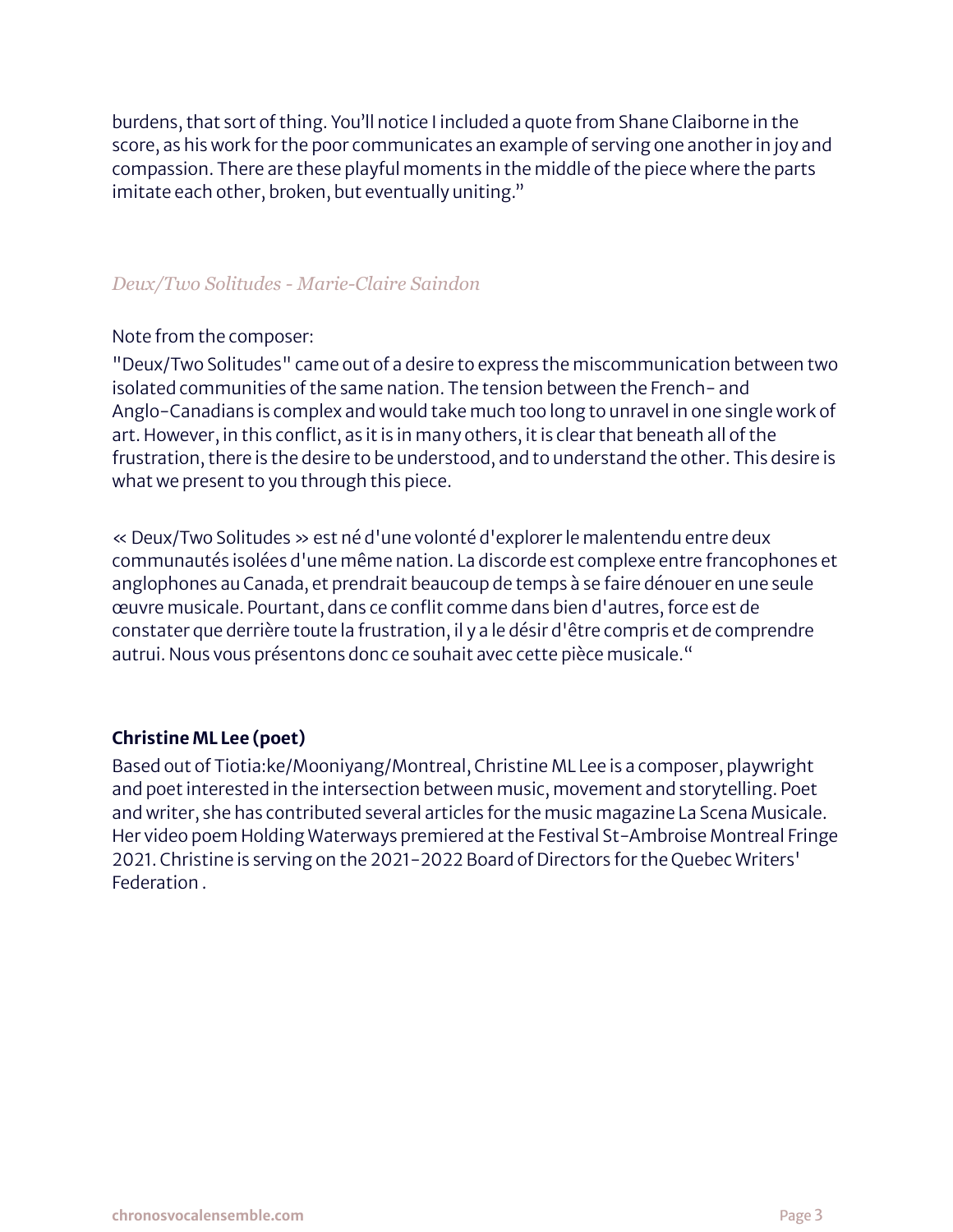#### *Gaze upon the trees - Andrew Balfour*

Gaze upon the trees is inspired not only by the text by Dr. Duke Redbird, but also the man himself and the composer's relationship with him. Andrew says Dr. Redbird's poems "and his spirit are always about honouring the land." Andrew's inclusion of Ojibway text reflects the fact that the poet's observations about nature are rooted in that honouring, and in the traditional teachings that he has received. The Ojibway words signify the "whispering of the ancestors", amplifying the spiritual quality of the music. (JVB, from conversations with the composer)

#### **Duke Redbird (poet)**

Elder Dr. Duke Redbird is an established Indigenous intellectual, poet, painter, broadcaster, filmmaker and keynote speaker, he brings his breadth of cultural knowledge and artistic practice to the benefit of a global audience. His art has been exhibited and his poetry published and translated in anthologies around the world.

Dr. Redbird received his Master of Arts in Interdisciplinary Studies from York University in 1978, and his Doctorate from OCAD University in 2013. As a poet, essayist and screenwriter, he has published and performed poetry readings, theatrical productions, video and film, both locally and internationally. Honors have included having his work performed in the presence of Her Majesty the Queen on the occasion of her Silver Jubilee in 1977, representing Canada at the Valmiki World Poetry Festival in India, and the Silver Hugo Award at the Chicago Film Festival. From 1994 to 2009, Dr. Redbird was a familiarface on television as an on air Arts & Entertainment reporter for City TV.

# *Songbird - Sarah Quartel*

#### Note from the composer:

"Songbird" sets an evocative text describing songbirds that spin tunes of gold. The catchy, colourful melody is first presented by tutti voices, and is then woven through the vocal parts, often to scat accompaniment. The setting ends with an effective passage of close imitation.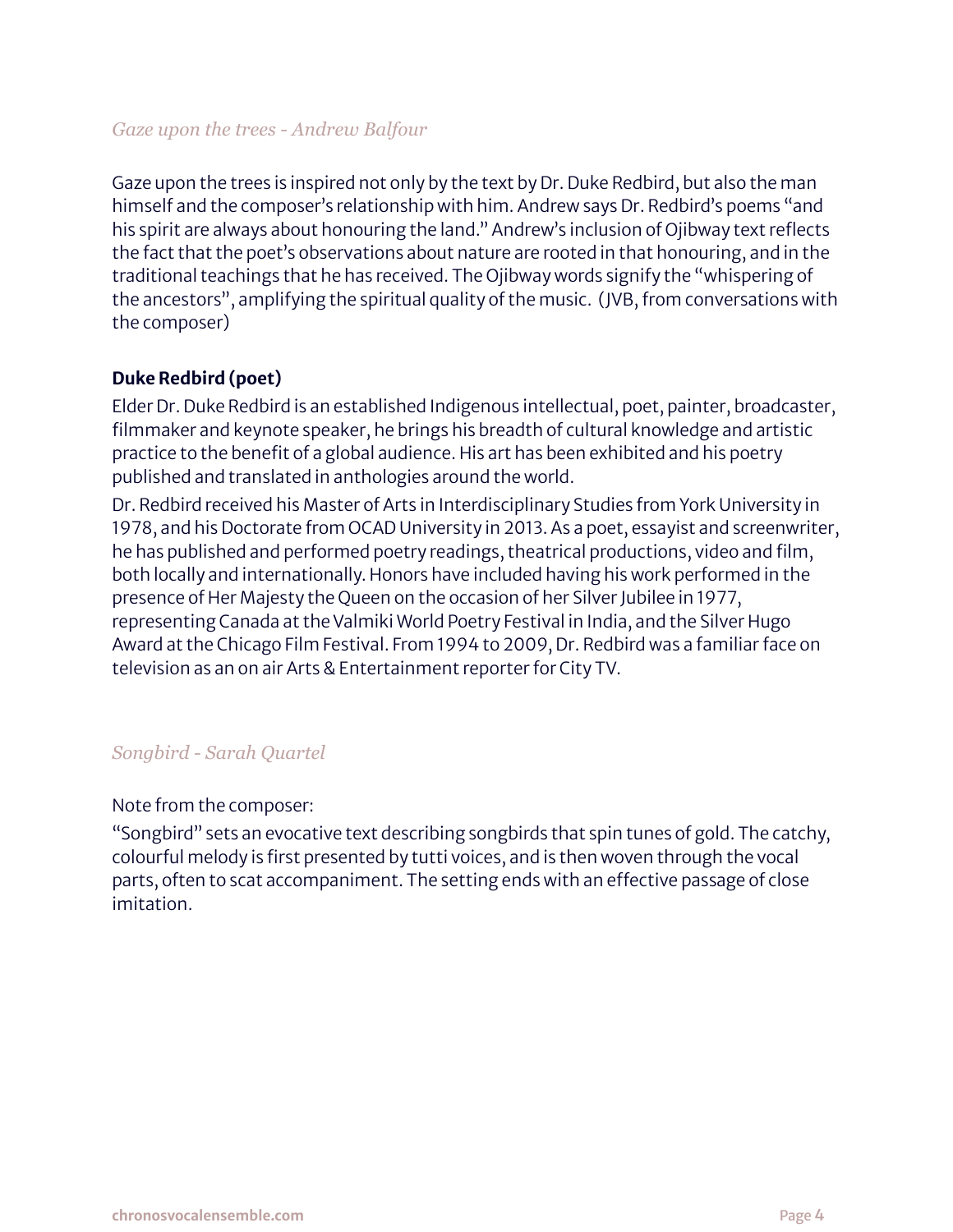#### *Loveliest of Trees (The Cherry hung with snow) - Timothy Corlis*

#### Note from the composer:

"This work was commissioned by Noel Edison and the Elora Festival Singers. It received its premier performance as part of the Summer Lessons and Carols, at The Elora Festival, 2007, under the title, To See the Cherry Hung with Snow. In 2012, it appeared on the NAXOS release, I Saw Eternity. This piece is dedicated to Tom Musselman, a dearfriend and mentor who passed away tragically in 2010 of ALS. Wishing you grace and peace Tom. I always enjoyed our walks in the Musselman woods, from the garden plot, down on to the sawmill by the pond."

#### *All the love that lies beneath - Edward Enman (2021 Competition Winner)*

#### Note from the composer:

"This piece was written during the time I was first learning to be a parent. The melodies throughout began as improvised tunes I would sing to my daughter at some indistinct time in the night. Eventually I wrote some of these melodies down, added words, and melded it all together. The core spark of this piece is the idea of leading a life with love, and to inspire that same love-centered way of living in others. If you start with love, the rest will follow.

My heartfelt thanks to Jordan and Chronos Vocal Ensemble for their devotion and trust in this work!"

#### *You Speak Violets - Nicholas Ryan Kelly*

#### Note from the composer:

"This piece is about seeing a quiet child's vibrant inner world: the deep wells ofimagination and emotion that lie beneath a shy, placid surface.

I was once such a child myself(and am now, in many ways, a quiet adult). How freeing and validating it would have been to have heard this piece's sentiments back then! For those of us without a knack for words, music and the arts can be a powerful way to communicate our experiences--and I hope this piece gives voice to the forests, waterfalls, and (yes) violets blooming, unspoken, in many an introverted mind."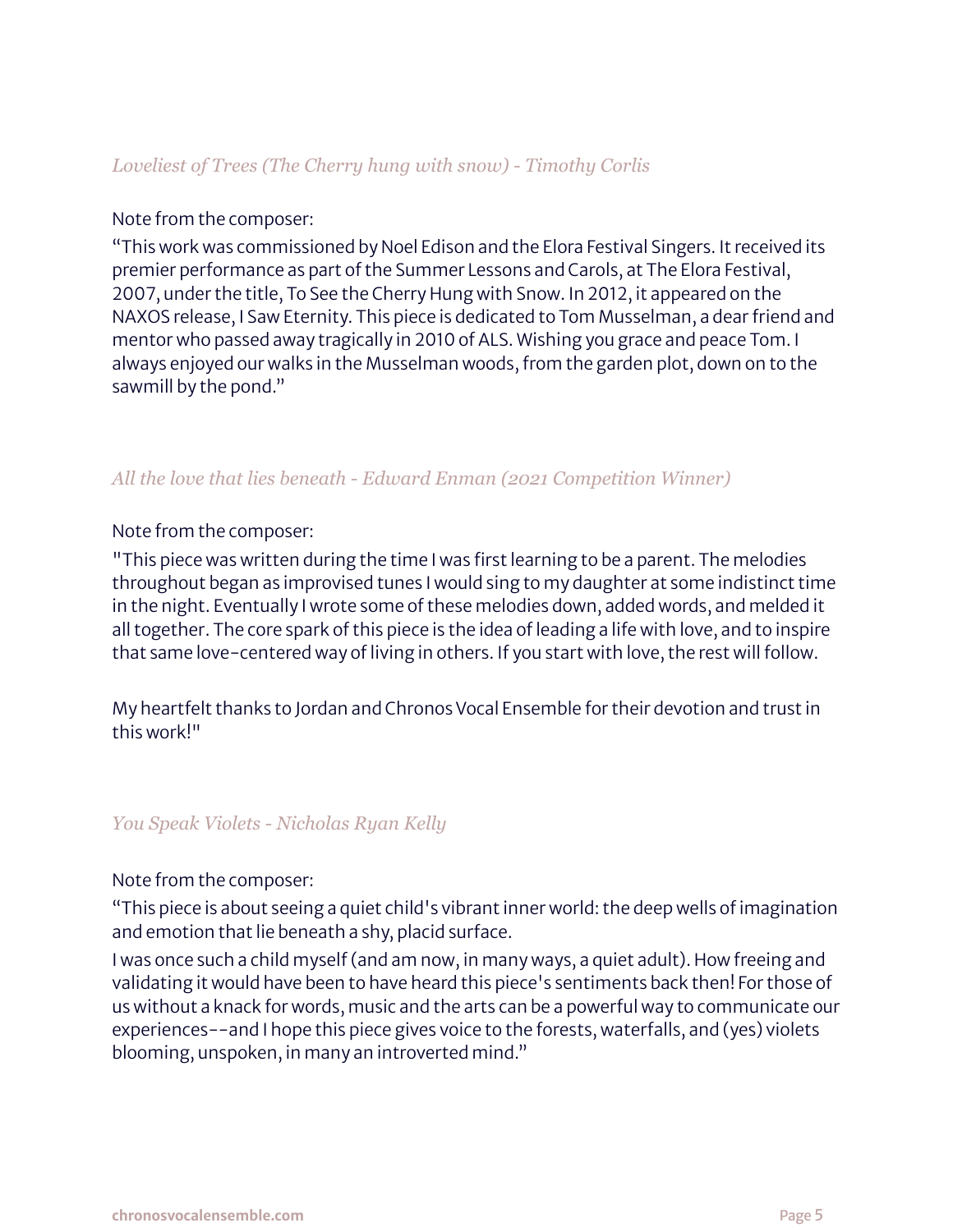#### **Shannon Bramer (Poet)**

Shannon Bramer writes poems and plays for human beings of all ages. She is the author of suitcases and other poems (winner, Hamilton and Region Best Book Award), scarf, The Refrigerator Memory, Precious Energy, and Climbing Shadows: Poems for Children, illustrated by Cindy Derby. Climbing Shadows received the National Council of Teachers of English Award for Excellence in Poetry (2020) and was also nominated for the Rocky Mountain Book Award (Alberta, Canada). Trapsongs: three plays is Shannon's most recent book (published in December 2020, with Book\*hug Press); a new collection of poetry for children (Robot, Unicorn, Queen: poems for you and me) is forthcoming from Groundwood Books in September 2023. She lives in Toronto with herfamily and works as a lunchroom supervisor for the Toronto District School Board.

#### *Da Pacem Domine - Peter-Anthony Togni*

#### Note from the composer:

"Da Pacem Domine is part of a work I wrote in 2014 called Warrior Songs, a work about the concept of non- aggression, of a true Warrior, one who never actually goes into battle. I drew inspiration from Tibetan Buddhist texts, from Malcolm X and from the from my own Roman Catholic tradition. My motet Da Pacem Domine is based on one of the most beautiful Gregorian Chant melodies. Even though the text is peaceful and hopeful, it still calls for surrender to God's will. The chant sounds rather serious, even somber, but again points to the fact that peace does not mean tranquility, it is often a steady walk in the face of adversity."

#### *Anthem for a doomed youth - Andrew Balfour*

Andrew is a self-proclaimed "war buff", highly interested in the history of the World Wars in particular. Research and learning stories on the role of Indigenous soldiers in these (and more recent wars)led to the large-scale work Notinikew, premiered in Winnipeg in 2018 by Dead of Winter(formerly Camerata Nova), Andrew Balfour, Cris Derksen, the Winnipeg Boys' Choir, and traditional drummer/singer Cory Campbell. The larger work is primarily in Cree text, however this movement sets a text by the English war poet Wilfred Owen, killed in action in 1918. The text describes how no bells toll for those who die in battle, and that only the sounds of war mark their passing. Andrew Balfour's setting paints the described sounds of bells, rifles, shells and the bugle. (JVB, from conversations with the composer)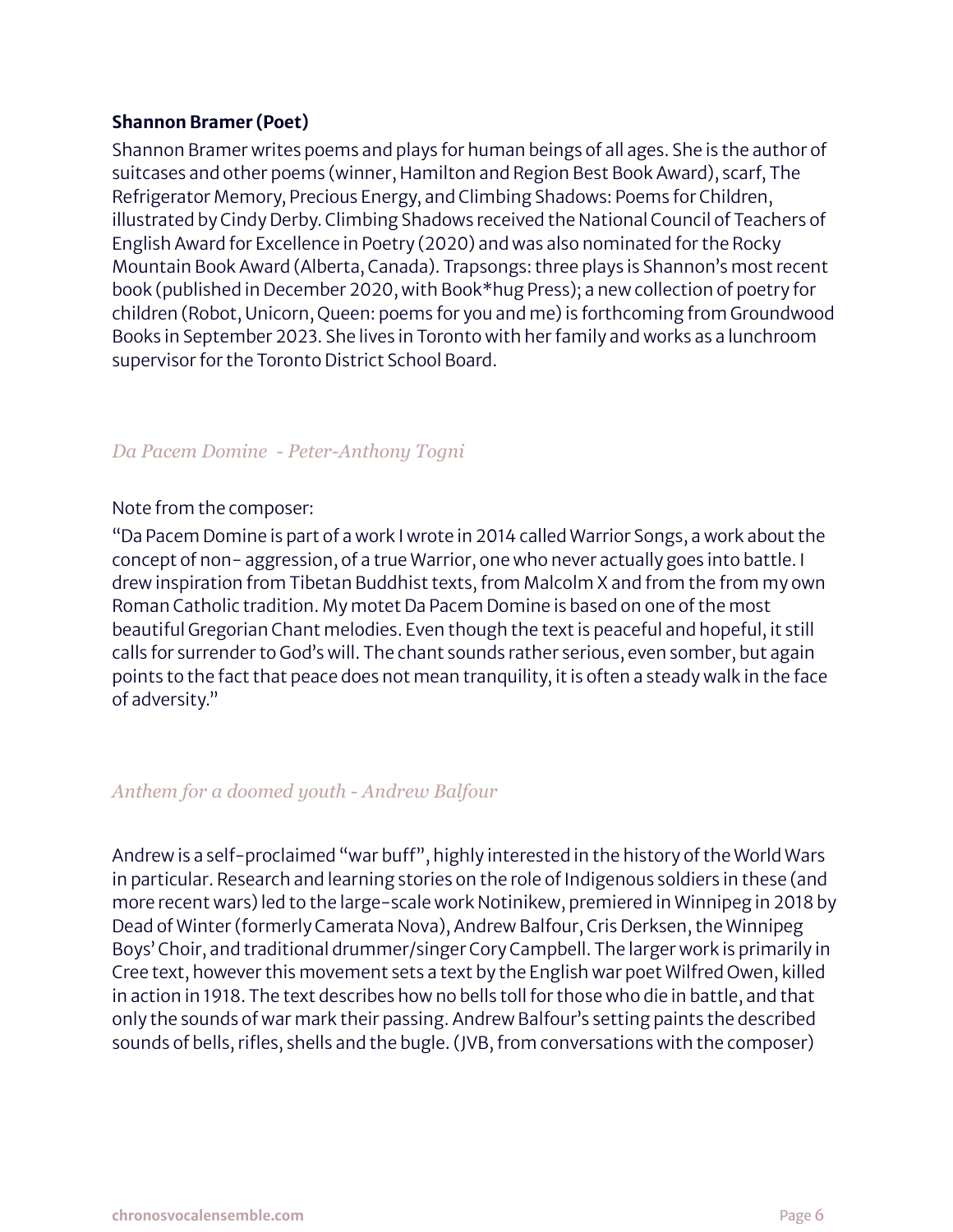# *Hear My Prayer (After Purcell) - Dorothy Chang*

Dorothy Chang is Professor of Music at the University of British Columbia inVancouver. Born in Winfield, Illinois, Dorothy began her music studies on piano at age six and began composing at the age offourteen. Described as "evocative and kaleidoscopic" (Seattle Times), her music often reflects the eclectic mix of musical influences from her youth, ranging from popular and folk music to elements of traditional Chinese music.

Hear My Prayer takes the Purcell setting of the same Psalm text, albeit adding a portion of an additional verse, and taking the original melodic lines of the Purcell as raw material, recombines elements constructing a new melodic and harmonic sound-world in a highly expressive setting. Intake of breath is also used as an expressive device.(JVB)

#### *hope, faith, life, love… - Eric Whitacre*

#### Note from the composer:

"...the original poem is actually quite long, with sounds of clashing and flying and singing, and calls for music that is vibrant and virtuosic, a real show piece. The more I thought about faith, however, the more introspective I became, and I modified the poem entirely to fit that feeling. I took only the first four words (hope, faith, life, love) and the last four (dream, joy, truth, soul) and set each of them as a repeating meditation. Each of the words, in turn, quotes a different choral work from my catalog, and its corresponding musical material comments on the word I set (i.e. the word 'life' quotes the musical material from Cloudburst, where the text is 'roots, trunk, branches, birds, stars'). Because I wrote it last, the middle movement even quotes the first and the last piece in [Three Songs of Faith] on the word 'soul.'"